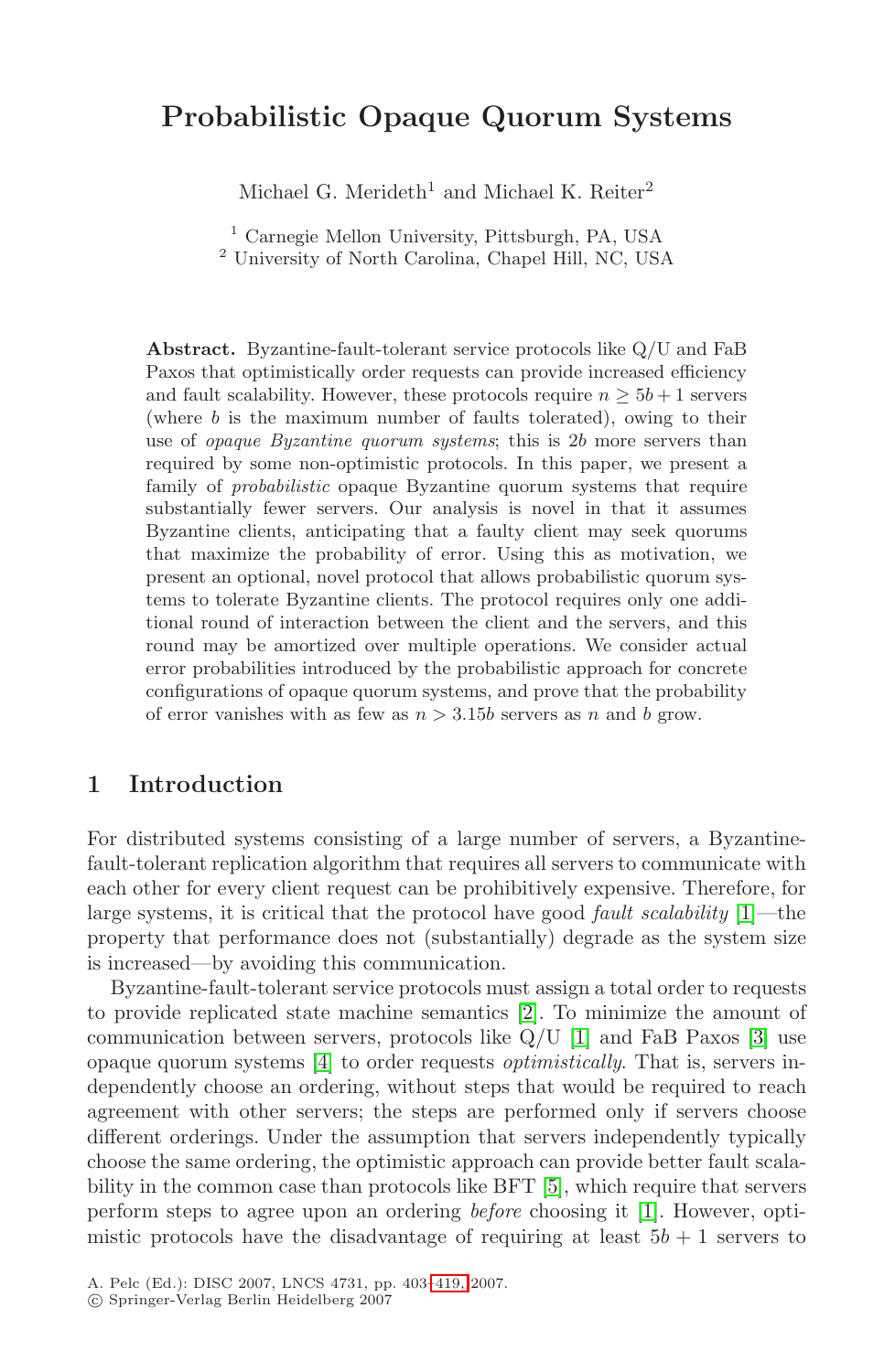#### 404 M.G. Merideth and M.K. Reiter

tolerate b server faults, instead of as few as  $3b + 1$  servers, and so they cannot tolerate as many faults for a given number of servers.

In this paper, we present *probabilistic opaque quorum systems* (POQS), a new type of probabilistic quorum system [6], in order to increase the fraction of faults that can be tolerated by an optimistic approach from fewer than  $n/5$  to as many as  $n/3.15$ . A POQS provides the same properties as the strict opaque quorum systems used by, e.g.,  $Q/U$  and FaB Paxos, but is probabilistic in the sense that quorums are not guaranteed to overlap in the number of servers required to ensure safety. However, we prove that this error probability is negligible for large system sizes (for a given ratio of  $b$  to  $n$ ). Application domains that could give rise to systems of such scale include sensor networks and edge services.

Byzantine clients are problematic for all probabilistic quorum systems because the combination of high fault tolerance and low probability of error that can be achieved is based on the assumption that clients choose quorums uniformly at random (and independently of other quorums and the state of the system, e.g., the values held by each server, and the identities of faulty servers). This can be seen in our results that show: (i) that probabilistic opaque quorum systems can tolerate up to  $n/3.15$  faults (compared with less than  $n/5$  faults for strict opaque quorum systems) assuming that all quorums are selected uniformly at random, but that the maximum fault tolerance drops to  $n/4.56$  faults if Byzantine clients are allowed to choose quorums according to their own goals; and (ii) that to achieve a specified error proba[bility](#page-9-0) for a given degree of fault tolerance, substantially more servers are required if quorums are not selected uniformly at random.

Therefore, we present a protocol with which we constrain clients to using pseudo-randomly selected access sets (sets of servers contacted in order to find quorums, c.f., [7]) of a prescribed size. In the limit, we can set the sizes of access sets to be the sizes of quorums, thereby dictating that all clients use pseudo-randomly selected quorums, and providing a mechanism that guarantees, in practice, the behavior of clients that is assumed by probabilistic quorum systems. However, as shown in Section 4.3, the notion of restricted access sets allows us a range of options in trading off the low error probability and high fault tolerance of completely random quorum selection, for the guaranteed singleround access provided when there is an available quorum (one in which all servers respond) in every access set.

Our contributions are as follows:

- **–** We present the first family of probabilistic opaque quorum system constructions. For each construction, we: (i) show that we are able to reduce the number of servers below the  $5b + 1$  required by protocols that use strict opaque quorums, (ii) prove that it works with vanishing error probability as the system size grows, and (iii) evaluate the characteristics of its error probability over a variety of specific system sizes and configurations.
- **–** We present the first analysis of a probabilistic quorum system that accounts for the behavior of Byzantine clients. We anticipate that a faulty client may choose quorums with the goal of maximizing the error probability, and show the effects that this may have.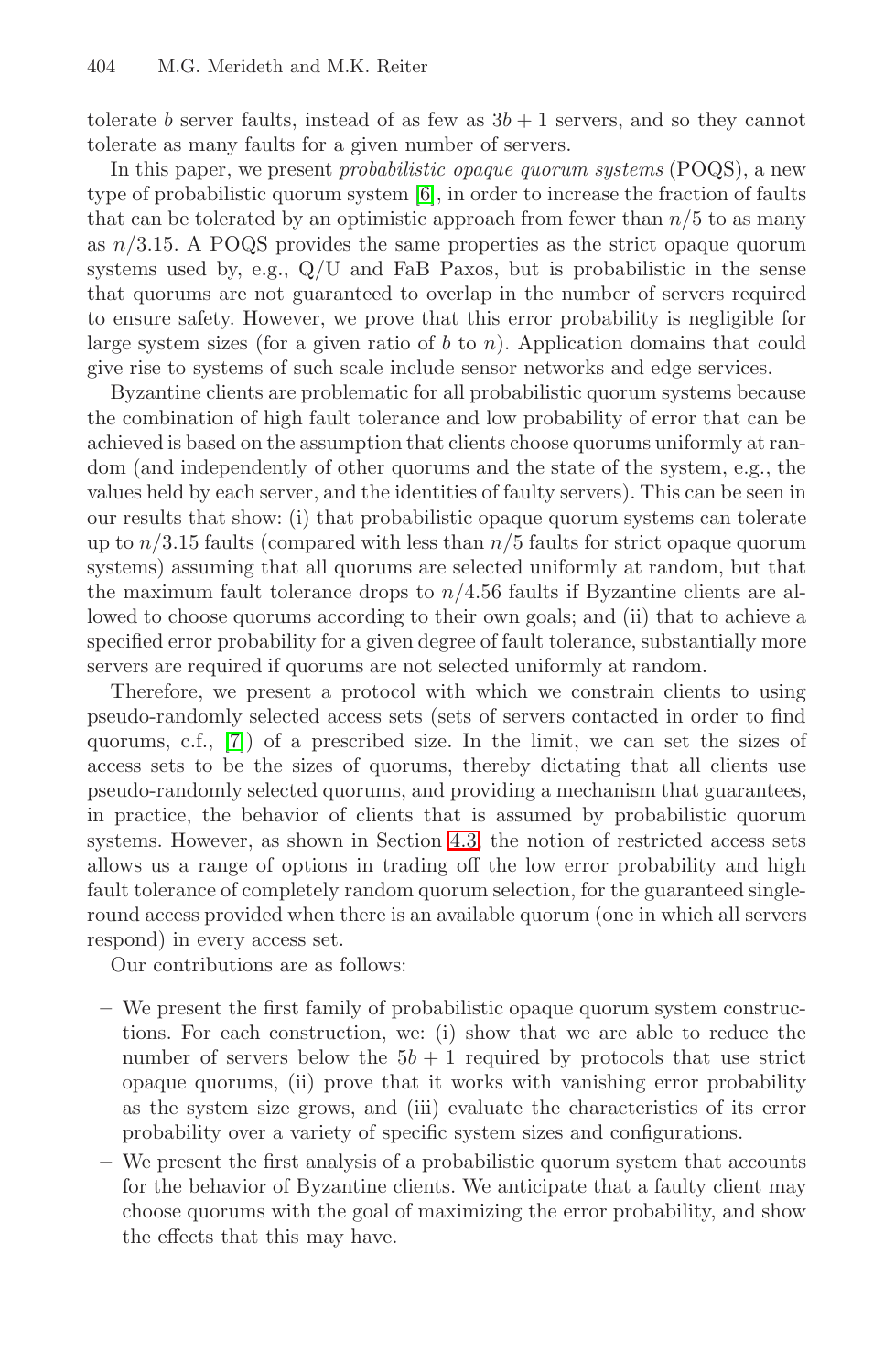**–** We present an access-restriction protocol that allows probabilistic quorum systems to tolerate faulty clients with the same degree of fault tolerance as if all clients were non-faulty. One aspect of the protocol is that servers work to propagate the values of established writes to each other in the background. Therefore, [we](#page-15-3) provide analysis, unique to opaque quorum systems, of the number of servers that must propagate a value for it to be accepted by another server.

# **2 Related Work**

**Strict Opaque Quorum Systems.** Opaque Byzantine quorum systems were introduced by Malkhi and Reiter [4] in two variants: one in which the number of non-faulty servers in a quorum is at least half of the quorum, and the other in which the number of non-faulty servers represents a strict majority of the quorum. The first construction makes it unnecessary for t[he](#page-15-0) client to know the sets of servers of which the system can tolerate failure (hence the term 'opaque'), while the second construction additionally makes it possible to create a protocol that does not use timestamps. The paper also proves that 5b is the lower bound on the number of servers for the first version; simply changing the inequality to a strict inequality proves  $5b + 1$  is t[he](#page-15-2) lower bound for the second. In this paper, we are concerned with the second variant.

The constraints on strict opaque quorums have also been described in the context of consensus and state-machine-replication protocols, e.g., the Q/U [1] and FaB Paxos [3] protocols, though not explicitly as opaque quorums. Abd-El-Malek et al. [1] provide generic (not just threshold) opaque quorum system constraints that they prove sufficient for providing state-machine replication semantics where both writes and reads complete in a single (pipelined) phase when there is no write–write contention. Martin and Alvisi [3] use an opaque quorum system of acceptors in FaB Paxos, a two-phase consensus protocol (with a designated proposer) and three-phase state-machine-rep[lic](#page-15-5)ation protocol requiring at least  $5b + 1$  servers.

**Pr[ob](#page-2-0)abilistic Quorum Systems.** A Probabilistic Quorum System (PQS), as presented by Malkhi et al. [6], can provide better availability and fault tolerance than provided by stric[t](#page-5-0) quorum systems; Table 1 compares probabilistic quorums with their strict quorum counterparts.<sup>1</sup> Malkhi et

|  | <b>Table 1.</b> Minimum servers needed for proba- |  |  |  |
|--|---------------------------------------------------|--|--|--|
|  | bilistic and strict quorum variants               |  |  |  |

|                     | prob.                           | strict presented |
|---------------------|---------------------------------|------------------|
|                     | Opaque $3.15b+15b+1$            | Here             |
|                     | Masking $2.62b + 1 \,  4b + 1 $ | [6]              |
| Dissemination $b+1$ |                                 |                  |

<span id="page-2-0"></span>al. provide constructions for dissemination and masking quorums, and prove properties of load and availability for these constructions. They do not address

<sup>1</sup> The 2*.*62*b* lower bound for masking quorums is not shown in [6], but can be quickly derived using our results from Section 4.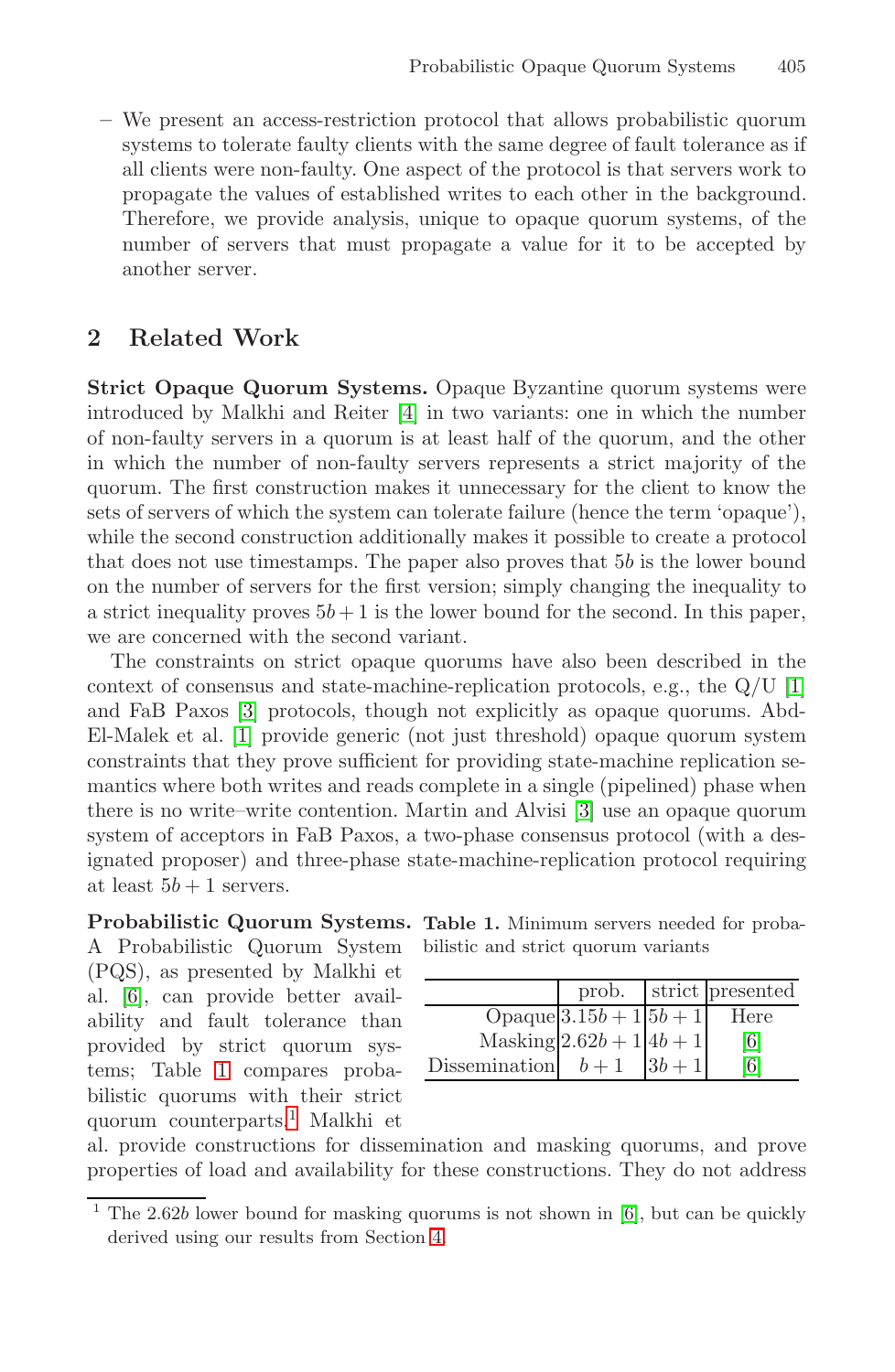opaque quorum systems, or the effects of concurrent or Byzantine writers; we address each of these. In addition, in Section 4, we borrow analysis techniques from [6], but our anal[ysis](#page-16-1) is more general [in](#page-16-2) [t](#page-16-2)[he](#page-16-3) sense that clients are not all assumed to communicate only with quorums of servers. We also use a McDiarmid inequality [8] in our technical report [9] for bounding the error probability; this provides a simpler bounding technique f[or](#page-16-4) [o](#page-16-4)[ur](#page-16-5) purposes than do the Chernoff bounds used there. The technique that we present in Section 5 for restricting access to limited numbers of servers should be applicable to the constructions of Malkhi et al. equally well.

**Other Work.** Signed Quorum Systems [10] and k-quorums [11,12] also weaken the requirements of strict quorum systems but use different techniques; our technical report [9] has a more detailed discussion. There has been work on strict quorum systems that can tolerate Byzantine clients  $(e.g., [13,14])$  but this is fundamentally unconcerned with the way in which quorums are chosen because such choices cannot impact the correctness of strict quorum systems.

# **3 System Model and Definitions**

We assume a system with a set U of servers,  $|U| = n$ , and an arbitrary but bounded number of clients. Clients and servers can fail arbitrarily (i.e., Byzantine  $[15]$  faults). We assume that up to b servers can fail, and denote the set of faulty servers by B, where  $B \subseteq U$ . Any number of clients can fail. Failures are permanent. Clients and servers that do not fail are said to be *non-faulty*. We allow that faulty clients and servers may collude, and so we assume that faulty clients and servers all know the membership of B (although non-faulty clients and servers do not). We make the standard assumption that nodes are computationally bound such that they cannot subvert the effectiveness of cryptographic primitives.

<span id="page-3-0"></span>Throughout the paper, we use San Serif font to denote random variables, uppercase *ITALICS* for set-valued constants, and lowercase *italics* for integervalued constants.

### **3.1 Behavior of Clients**

We abstractly describe [clien](#page-16-6)t operations as either *writes* that alter the state of the service or *reads* that do not. Informally, a non-faulty client performs a write to update the state of the service such that its value (or a later one) will be observed with high probability by any subsequent operation; a write thus successfully performed is called "established" (we define established more precisely below). A non-faulty client performs a read to obtain the value of the latest established write, where "latest" refers to the value of the most recent write preceding this read in a linearization [16] of the execution. Therefore, we define the *correct* value for the read to return to be the value of this latest established write; other values are called *incorrect*. We assume that the read and write operations by non-faulty clients take the following forms: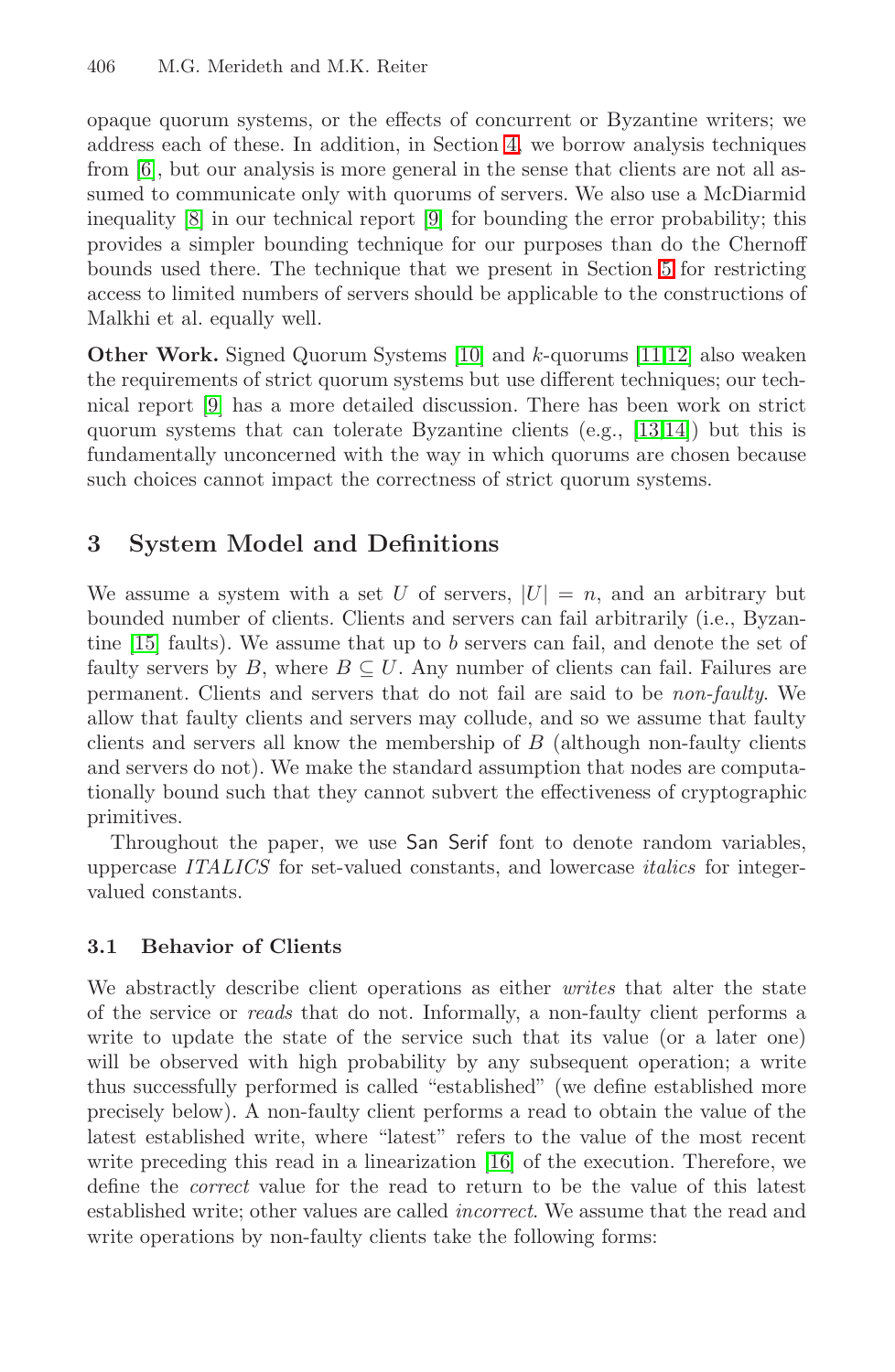- **Writes:** To perform a write, a non-faulty client selects a *write access set*  $A_{\rm wt} \subseteq U$  of size  $a_{\rm wt}$  uniformly at random and attempts to inform all servers in Awt of the write value. Formally, the write is *established* once all nonfaulty servers in some set  $Q_{\rm wt} \subseteq A_{\rm wt}$  of size  $q_{\rm wt} \leq a_{\rm wt}$  servers have *accepted* this write. (Intuitively, an access set is a set of servers contacted in order to find a live quorum, c.f., [7].) We refer to  $q_{wt}$  as the *write quorum size*; to any  $Q_{\rm wt} \subseteq U$  of that size as a *write quorum*; and to  $\mathcal{Q}_{\rm wt} = \{Q_{\rm wt} \subseteq U : |Q_{\rm wt}| =$ qwt} as the *write quorum system*.
- **Reads:** To perform a read, a non-faulty client selects a *read access set* Ard of size  $a_{\rm rd}$  uniformly at random and attempts to contact each server in  $A_{\rm rd}$ to learn the value that the server last accepted. We denote the minimum number of servers from which a non-faulty clie[nt](#page-10-0) must receive a response to complete the read successfully by  $q_{\rm rd} \leq a_{\rm rd}$ . We refer to  $q_{\rm rd}$  as the *read quorum size*; to any  $Q_{\text{rd}} \subseteq U$  of th[at](#page-15-0) size as a *read quorum*; and to  $Q_{\text{rd}} =$  ${Q_{\rm rd} \subseteq U : |Q_{\rm rd}| = q_{\rm rd}}$  as the *read quorum system*.

In a read operation, we refer to each response received from a server in  $A_{\rm rd}$  as a *vote* for a read value. We assume that votes for two read values that result from any two distinct write operations are distinguishable from each other, even if the corresponding write values are the same (this is discussed in Section 5). The read operation discerns the correct value from these votes [in](#page-5-0) a protocol-specific way. It is possible in an optimistic protocol such as  $Q/U$  [1], for example, that the (at least  $q_{rd}$ ) votes may reflect a write operation but not provide enough evidence to determine whether that write is established. In this case, the reader may itself establish, or *repair*, the write value before returning it, to ensure that a subsequent reader returns that value, as well (which is necessary to achieve linearizability). In such a protocol, the reader does so by copying its votes for that value to servers, in order to convince them to accept that write.

For this reason, the correctness requirements for POQS discussed in Section 4 treat not only the number of votes that a non-faulty reader observes for the correct value, but also the number of votes that a faulty client can gather for a *conflicting* value. A conflicting value is a specific type of incorrect value characterized by the property that a non-faulty server would accept either it or the correct value, but not both. Two values may conflict because, e.g., they both bear the same timestamp, or are "conditioned on" the same established write in [the](#page-9-1) sense used in  $Q/U$ . We assume that this timestamp or similar information can be used to distinguish older (stale) values from newer values. Enabling a faulty client to obtain sufficiently many votes for a conflicting value would, e.g., enable it to convince other non-faulty servers to accept the conflicting value via the repair protocol, a possibility that must be avoided for correctness.

Consequently, an *error* is said to occur when a non-faulty client fails to return the correct value or a faulty client obtains sufficiently many votes for a conflicting value. This definition (or specifically "sufficiently many") will be made more precise in Section 4.4. The *error probability* then refers to the probability of an error when the client (non-faulty or faulty) reads from a read access set  $A_{\rm rd}$ chosen uniformly at random. While we cannot force a faulty client to choose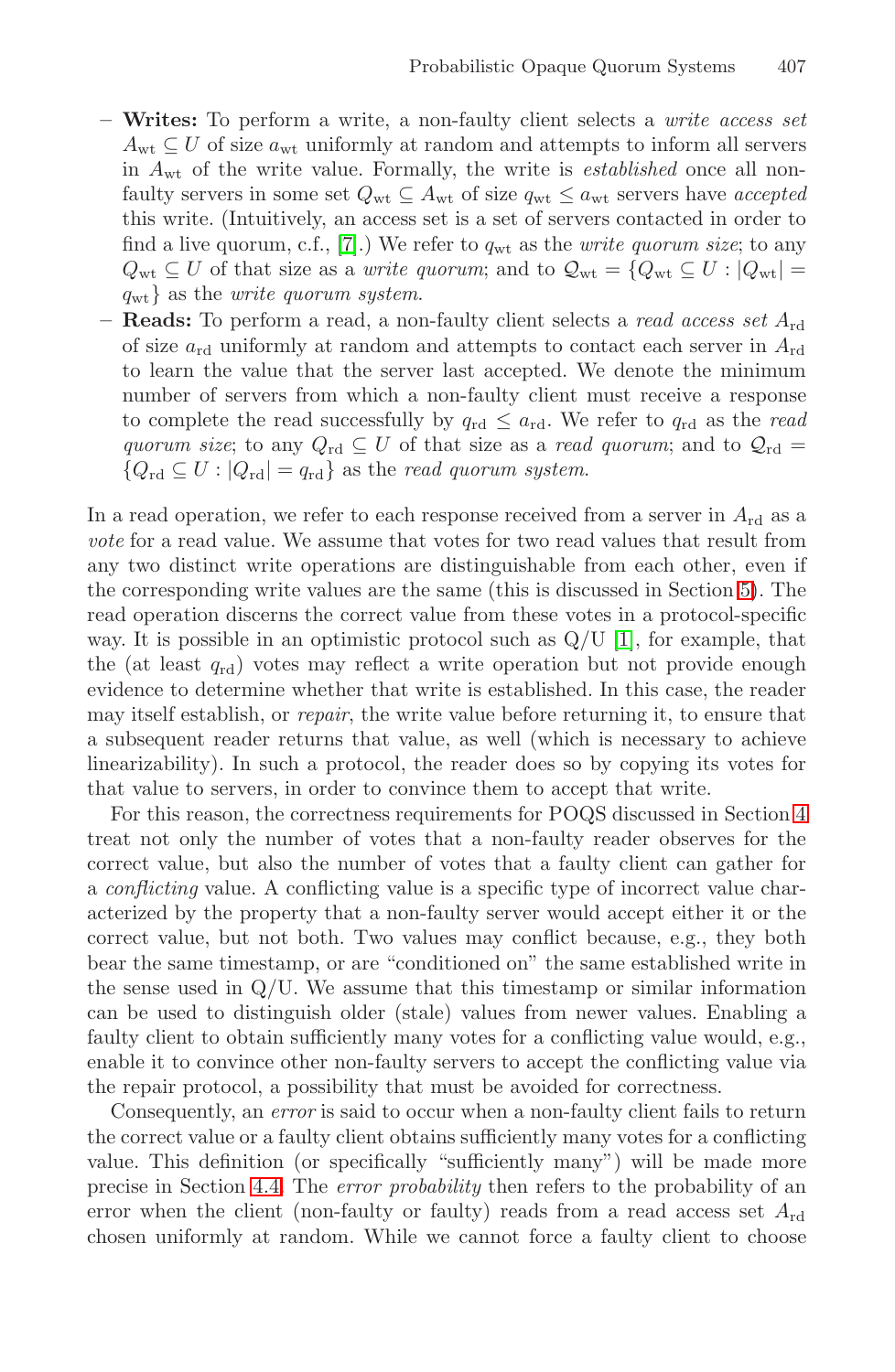Ard uniformly at random, in Section 5 we demonstrate an access protocol that enabl[es a](#page-16-1) faulty client to assemble votes for a value that can be verified by servers (and hence, e.g., to perform a repair in  $Q/U$ ) only if  $A_{rd}$  was selected uniformly at random, which is good enough for our purposes. So, from here forward, we restrict our attention to read access sets chosen in this way.

#### **3.2 Communication**

The communication assumptions we adopt are common to prior works in probabilistic [6] and signed [10] quorum systems: we a[ssum](#page-3-0)e that each non-faulty client can successfully communicate with each non-faulty server with high probability, and hence with all non-faulty servers with roughly equal probability. This assumption is in place to ensure that the network does not significantly bias a non-faulty client's interactions with servers either toward faulty servers or toward different non-faulty servers than those with which another non-faulty client can interact. Put another way, we treat a server that can be reliably reached by none or only some non-faulty clients as a member of B.

<span id="page-5-0"></span>This assumption enables us to refine the read protocol of Section 3.1 in a straightforward way so that non-faulty clients choose read quorums from an access set uniformly at ran[do](#page-10-0)m. (More precisely, a faulty server can bias quorum selection away from quorums containing it by not responding, but this decreases the error probability, and so we conservatively assume that non-faulty clients select read quorums at random from their access sets.) However, because a write is, by definition, established once all of the non-faulty servers in any write quorum within  $A_{wt}$  have accepted it, the write quorum at which a write is established contains all servers in  $A_{wt} \cap B$ ; i.e., only the the non-faulty servers within the write quorum are selected uniforml[y a](#page-15-3)t random by a non-faulty client.

The access-restriction protocol of Section 5 re[quir](#page-3-0)es no communication assumptions beyond those of the probabilistic quorums it supports.

# **4 Probabilistic Opaque Quorum Systems**

In this section, we present a family of probabilistic opaque quorum systems. We begin by reviewing the properties of strict opaque quorum systems [4]. Define the following functions (where  $Q_{\rm rd}$  and  $Q_{\rm wt}$  are as defined in Section 3.1):

$$
correct(Q_{rd}, Q_{wt}) : |(Q_{rd} \cap Q_{wt}) \setminus B|
$$
\n(1)

$$
\text{conficting}(Q_{\text{rd}}, Q_{\text{wt}}) \quad : \quad |(Q_{\text{rd}} \cap B) \cup (Q_{\text{rd}} \setminus Q_{\text{wt}})| \tag{2}
$$

**correct** $(Q_{rd}, Q_{wt})$  returns the number of non-faulty servers in the intersection of a pair of read and write quorums, while **conflicting** $(Q_{rd}, Q_{wt})$  returns the other servers in the read quorum, all of which may return a conflicting value in some protocol execution. Let a read operation return a value that receives at least r votes. Then, the consistency property for strict opaque quorum systems is as follows: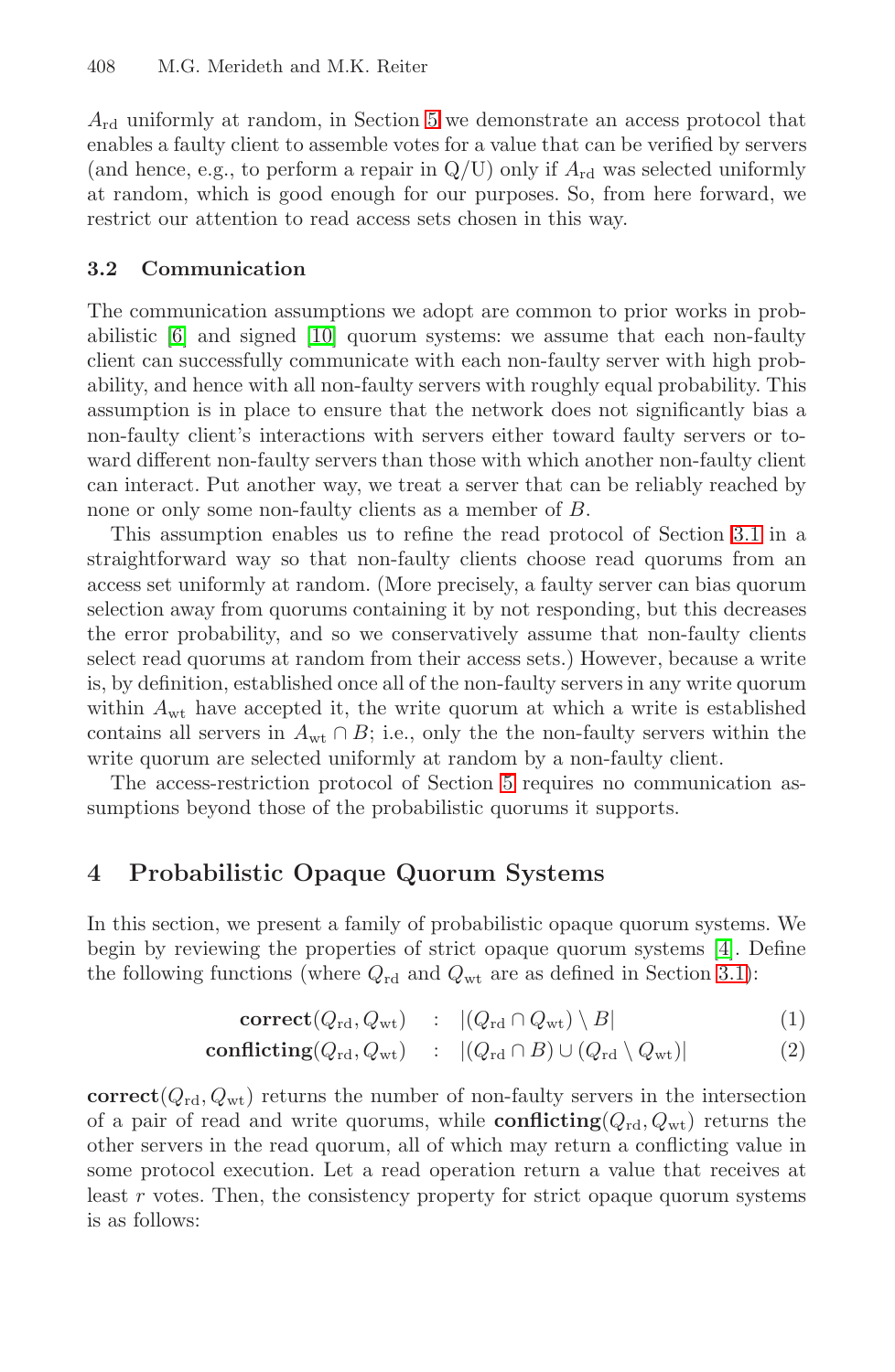**O-Consistency**: 
$$
\forall Q_{\text{rd}} \in Q_{\text{rd}}, \forall Q_{\text{wt}} \in Q_{\text{wt}}
$$
:  
correct( $Q_{\text{rd}}, Q_{\text{wt}}$ )  $\geq r > \text{conficting}(Q_{\text{rd}}, Q_{\text{wt}})$ . (3)

<span id="page-6-2"></span><span id="page-6-1"></span><span id="page-6-0"></span>The property states that the number of non-faulty servers in the intersection of any read quorum and write quorum must represent a majority of the read quorum. Because of this and the fact that newer values can be distinguished from older values, the correct value—which, by definition, is established by being written to all of the non-faulty servers in a write quorum—can be distinguished from other values, even if some non-faulty servers (and all faulty servers) present conflicting or stale values. At a high level, O-Consistency guarantees:

- P1 No two conflicting writes are both established.
- P2 Every read observes sufficiently many votes for the correct value to identify it as such.
- P3 No ([non-](#page-6-0)[faul](#page-6-1)ty or [faul](#page-6-2)ty) reader obtains votes for a conflicting value sufficient to repair it successfully.

Given that the stated assumptions of a stri[ct](#page-7-0) [o](#page-7-0)paque quorum system hold, the system behaves correctly. In contrast to this, probabilistic opaque quorum systems (POQS) allow for a ([sma](#page-9-1)ll) possibility of error. Informally, this can be thought of as relaxing O-Consistency so that a variant of it holds for most—but not all—quorums. To ensure that the probability of an error happening is small, POQS are designed so that P1, P2, and P3 hold with high probability.

<span id="page-6-3"></span>In the remainder of this section, we model the worst-case behavior of faulty clients (Section 4.1); derive a constraint (PO-Consistency, Section 4.2) that determines the maximum fraction of faulty servers that can be tolerated (Section 4.3) by POQS; and prove that the error probability goes to zero as n (and b) is increased if this constraint is satisfied (Section 4.4).

### **4.1 Behavior of Faulty Clients**

Because a faulty client can [b](#page-10-0)ehave arbitrarily, we examine the way that a faulty client should choose quorums to maximize the chance of error. Throughout this section, let  $A_{\rm wt}$  denote a write access set from which  $Q_{\rm wt}$  (a quorum used for an established write) is selected by a faulty client, let  $A'_{\rm wt}$  be a write access set used for a conflicting write by a faulty client, and let  $A_{\rm rd}$  be a read access set from which  $Q_{rd}$ , a read quorum, is selected by a faulty client. Again, we assume that  $A_{\rm wt}$ ,  $A'_{\rm wt}$ , and  $A_{\rm rd}$  are selected uniformly at random, an assumption that can be enforced using the protocol of Section 5.

A faulty client can increase the error probability with a write in one of two ways: (i) by establishing a write at a write quorum that contains as many faulty servers as possible, or (ii) by performing the write of a conflicting value in a way that maximizes the number of non-faulty servers that accept it, i.e., by writing to all of  $A'_{\rm wt} \setminus Q_{\rm wt}$ . Since a faulty client may perform *both* such writes, we assume that this client has knowledge of  $A_{wt}$  and  $A'_{wt}$  simultaneously. However, it is important to note that a faulty client does not have knowledge of the read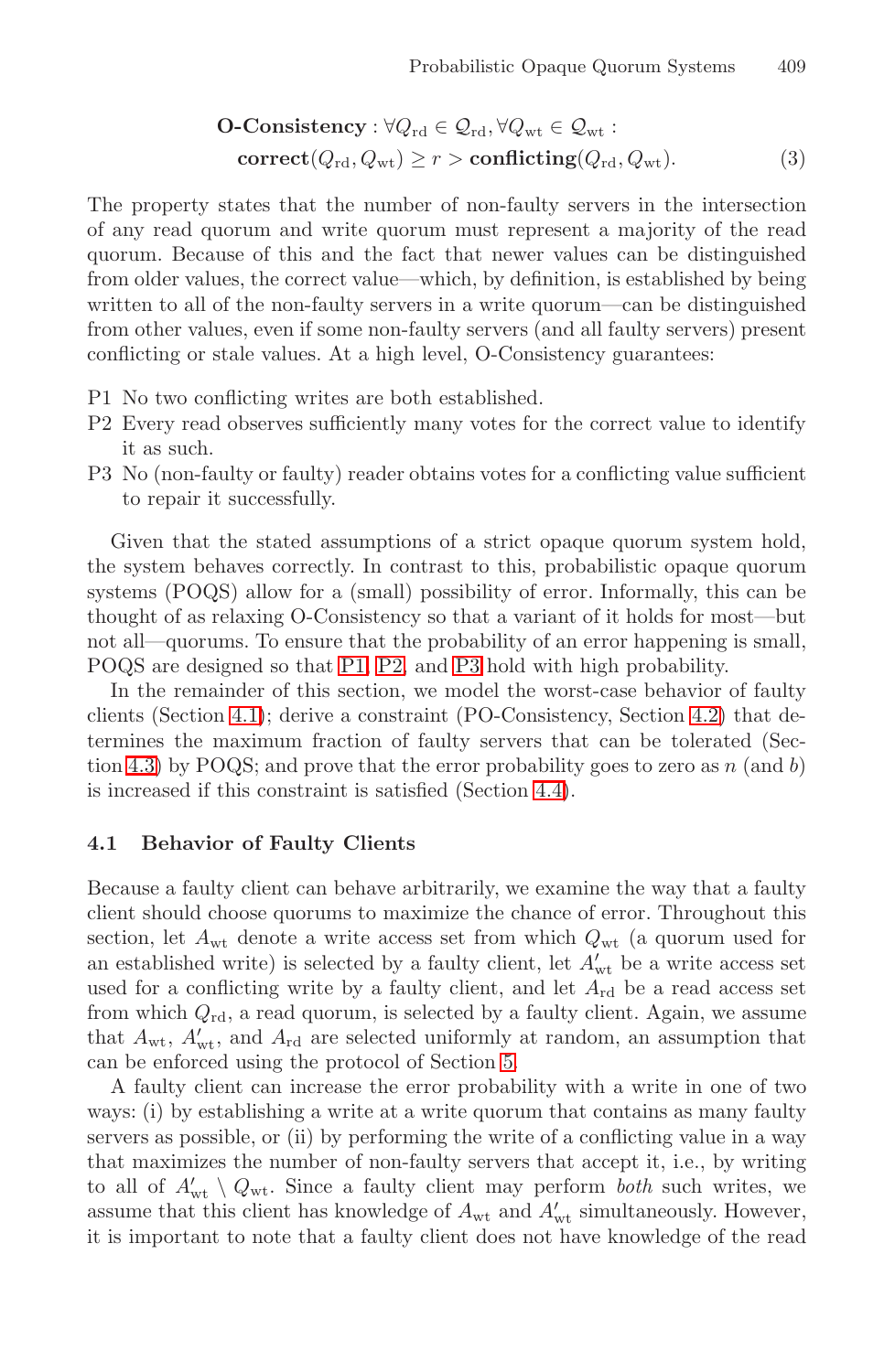<span id="page-7-1"></span>

Fig. 1. The pref[eren](#page-6-0)ce [\(1st,](#page-6-1) 2nd, 3rd) a faulty client gives to a server when choosing (a) *Q*wt, or (b) *Q*rd

access set  $A'_{\rm rd}$  used by a non-faul[ty c](#page-6-2)lient—or specifically the non-faulty servers within it, i.e.,  $A'_{\text{rd}} \setminus B$ —and so  $Q_{\text{wt}}$  is chosen independently of  $A'_{\text{rd}} \setminus B$ .<sup>2</sup>

Figure  $1(a)$  [sh](#page-7-1)ows the preferences that a faulty client gives to servers when choosing  $Q_{\rm wt}$  to do both (i) and (ii). Goal (i) requires maximizing  $|Q_{\rm wt} \cap B|$ to maximize the probability that P1 or P2 is violated; hence, first preference is given to the servers in  $A_{wt} \cap B$  in a write. Goal (ii) requires minimizing  $|(Q_{\rm wt} \cap A_{\rm wt}') \setminus B|$  to maximize the probability that P1 or P3 is violated; hence, the servers in  $(A_{wt} \cap A_{wt}') \setminus B$  are avoided to the extent possible.

<span id="page-7-0"></span>A faulty client can increase the probability that P3 is violated by choosing a read quorum with the most faulty servers and non-faulty servers that share the same conflicting value. Figure 1(b) shows the preferences that a faulty client gives to servers to do so. Because a faulty client can collude with the servers in B, it can obtain replies from all servers in B that are also in  $A_{rd}$ , i.e., the servers in  $A_{rd} ∩ B$ . It can also wait for responses from all of the non-faulty servers in  $A_{rd}$ with the conflicting value, i.e., those in  $A_{rd} \cap (A'_{wt} \setminus Q_{wt})$ . Only after receiving all such responses, and only if these responses number fewer than  $q_{\rm rd}$ , must it choose responses from servers with other values.

### **4.2 Probabilistic Constraint**

In this section, we present PO-Consistency, a constraint akin to O-Consistency specified in terms of expected values for POQS. As detailed below, let MinCorrect be a random variable for the [min](#page-10-0)imum number of non-faulty servers that report the correct value in a randomly chosen read quorum taken by a non-faulty client. (Recall that an error is caused by MinCorrect being too small only for reads performed by a non-faulty client.) Also, let MaxConflicting be a random variable for the maximum number of servers that report a conflicting value in a read quorum taken from a randomly chosen read access set by a faulty client that seeks to maximize MaxConflicting. (Recall that an error is caused by MaxConflicting

<sup>&</sup>lt;sup>2</sup> More precisely, with the access protocol in Section 5,  $A'_{\text{rd}}$  can be hidden unless, and until, that read access set is used for repair, at which point it is too late for faulty clients to choose *Q*wt so as to induce an error in that read operation.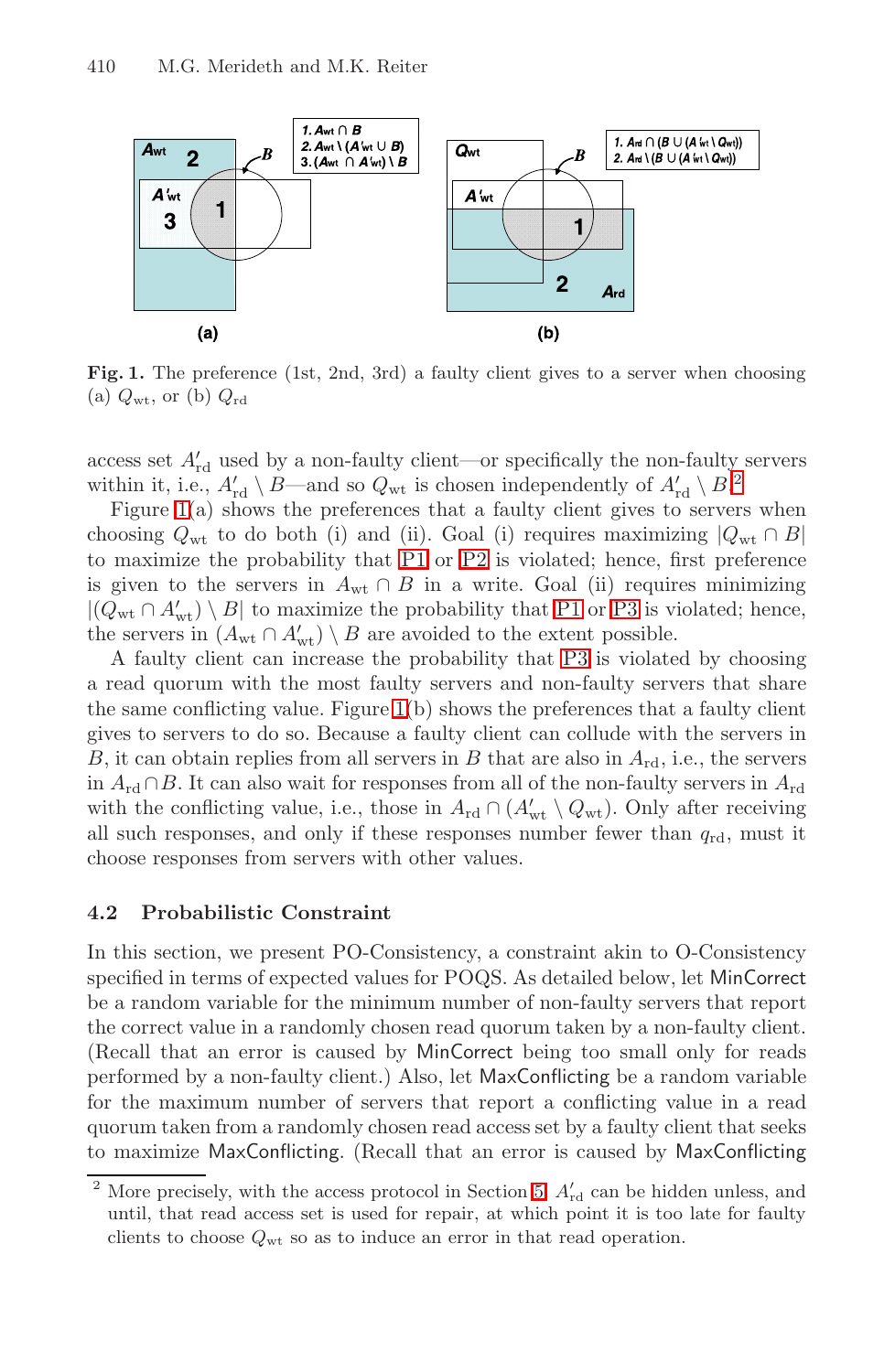being too large even if the client is faulty.) Then the consistency property for POQS is:

**PO-Consistency**: 
$$
\mathbb{E}\left[\text{MinCorrect}\right] > \mathbb{E}\left[\text{MaxConflicing}\right].
$$
 (4)

As shown in Section 4.4, PO-Consistency allows us to choose a threshold,  $r$ , for the number of votes used to determine the result of a read operation, while ensuring that the error probability vanishes as we increase  $n$  (and  $b$ ).

We now derive expressions for MinCorrect and MaxConflicting. Recall that  $B$  is the set of up to b faulty servers. Let  $A_{wt}$  be a randomly chosen write access set, and let  $A_{\rm rd}$  be a randomly chosen read access set. As stated in the system model, a write to  $A_{\rm wt}$  is established once it has been accepted by all of the non-faulty servers in any  $Q_{\rm wt}$ , a write quorum within  $A_{\rm wt}$ . Therefore, we conservatively assume that the number of faulty servers in  $Q_{\rm wt}$  is:

$$
\text{MalWrite} = |\mathbf{A}_{\text{wt}} \cap B|.\tag{5}
$$

Here, <sup>A</sup>wt is a random variable taking on a write access set chosen uniformly at random from  $A_{wt}$ .

 $Q_{\rm wt}$  also contains  $q_{\rm wt}$  – MalWrite non-faulty servers, not necessarily chosen at random, in addition to the MalWrite faulty servers. Let  $C_{\rm wt}$  represent these non-faulty servers:

$$
C_{\rm wt} = Q_{\rm wt} \setminus B,\tag{6}
$$

$$
|\mathsf{C}_{\text{wt}}| = q_{\text{wt}} - \text{MalWrite},\tag{7}
$$

where  $Q_{wt}$  is a random variable taking on the write quorum at which the write is established, and  $C_{wt}$  is a random variable taking on the set of non-faulty servers within this write quorum. Then, the num[ber](#page-6-2) of non-faulty servers that return th[e](#page-6-3) [co](#page-6-3)rrect value in a read quorum selected by a non-faulty client is,

$$
\text{MinCorrect} = |Q_{\text{rd}} \cap C_{\text{wt}}|,\tag{8}
$$

where  $\mathsf{Q}_{\text{rd}}$  is a random variable taking on a read quorum chosen uniformly at random from  $A_{\rm rd}$ , itself chosen uniformly at random from  $A_{\rm rd}$ .

A faulty client may select its read quorum,  $Q_{\text{rd}}$ , to maximize the number of votes for a single conflicting value in an attempt to invalidate P3. Therefore, as described in Section 4.1, the client first chooses all faulty servers in  $A_{rd}$ . The number of such servers is,

$$
Malevolent = |A_{rd} \cap B|.
$$
 (9)

The faulty client also chooses the non-faulty servers that vote for the conflicting value that is most represented in  $A_{\rm rd}$ ; these servers are a subset of  $(A_{\rm rd} \setminus (C_{\rm wt} \cup B))$ . This conflicting value has an associated write access set  $A'_{\rm wt}$ chosen uniformly at random from  $A_{wt}$ , and no vote from a non-faulty server not in  $A'_{\rm wt}$  will be counted among those for this conflicting value (because votes for any two write operations are distinguishable from each other as discussed in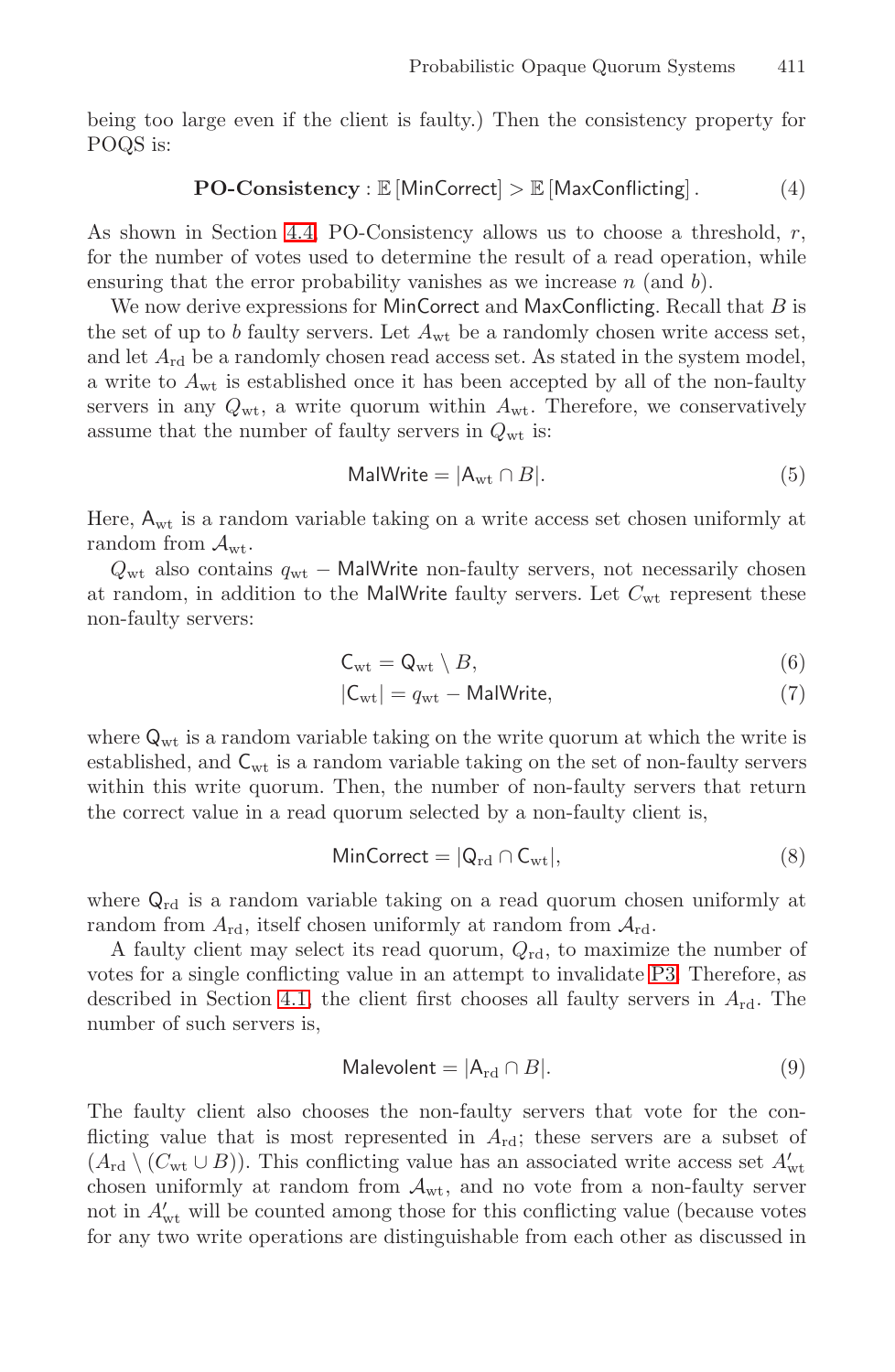#### 412 M.G. Merideth and M.K. Reiter

Section 3.1). Let  $A'_{\rm wt}$  be a random variable taking on  $A'_{\rm wt}$ . Then, the number of non-faulty servers in  $A_{\rm vt}$  that vote for this conflicting value is non-faulty servers in  $A_{\rm rd}$  that vote for this conflicting value is,

$$
Conficting = |A_{rd} \cap (A'_{wt} \setminus (C_{wt} \cup B))|.
$$
 (10)

<span id="page-9-0"></span>A faulty client can choose all of these servers for  $Q_{\rm rd}$ . Therefore, since the sets of servers measured by Malevolent and Conflicting are disjoint (the former consists solely of faulty servers; the latter solely of non-faulty servers), the maximum number of instances of the same conflicting value that a faulty client will select for  $Q_{\rm rd}$  is,

$$
MaxConfig = Malevolent + Conflicing. \t(11)
$$

#### **4.3 Minimum System Sizes**

In this section, we consider PO-Consistency under various assumptions concerning the sizes of access sets and quorums in order to derive the maximum fraction of faults that can be tolerated with decreasing error probability as a function of  $n$  $(and b)$ . Our primary result is Theorem 1 which provides an upper bound on b for whic[h](#page-9-1) [PO](#page-9-1)-Consistency holds. It is derived using the expectations of MinCorrect and MaxConflicting (derived in our technical report [9]) that are computed using the worst-case behavior of faulty clients presented in Section 4.1.

**Theorem 1.** *PO-Consistency holds iff*

$$
b < \frac{(a_{\rm rd}q_{\rm wt}n - 2a_{\rm rd}a_{\rm wt}n + a_{\rm wt}^2a_{\rm rd} + q_{\rm rd}q_{\rm wt}n)n}{n^2 a_{\rm rd} - a_{\rm rd}a_{\rm wt}n + a_{\rm wt}^2a_{\rm rd} + q_{\rm rd}a_{\rm wt}n}.
$$

As shown in Section 4.4, a construction exhibits decreasing error probability in the limit with increasing n if PO-Consistency holds. Therefore, the remainder of this section is concerned with interpreting the inequality in Theorem 1. Our analysis of this inequality is given in Table 2 and shows that the best bounds are provided when: (i) both types of quorums are as large as possible (while still ensuring an available quorum), i.e.,  $q_{\text{rd}} = q_{\text{wt}} =$  $n - b$ ; and (ii), given (i), that access sets as small as possible. Our

**Table 2.** Lower bounds on *<sup>n</sup>* for various configurations

| n >               | $=n$                            | $=n-b$                                              | $=n-2b$                   |
|-------------------|---------------------------------|-----------------------------------------------------|---------------------------|
| 3.15 <sub>b</sub> |                                 | $a_{\rm rd}$ $q_{\rm rd}$ $a_{\rm wt}$ $q_{\rm wt}$ |                           |
| 3.83b             | $a_{\rm rd}$                    | $q_{\rm rd}$ $a_{\rm wt}$ $q_{\rm wt}$              |                           |
| 4.00 <sub>b</sub> | $a_{\rm wt}$                    | $a_{\rm rd}$ $q_{\rm rd}$ $q_{\rm wt}$              |                           |
| 4.08b             |                                 | $a_{\rm rd}$ $a_{\rm wt}$ $q_{\rm wt}$              | $q_{\rm rd}$              |
|                   | $4.56b$ <sub>ard</sub> $a_{wt}$ | $q_{\rm rd}$ $q_{\rm wt}$                           |                           |
| $4.73\mathrm{bl}$ | $a_{\rm wt}$                    | $a_{\rm rd}$ $q_{\rm wt}$                           | $q_{\rm rd}$              |
| 5.49b             |                                 | $a_{\rm rd}$ $q_{\rm rd}$ $a_{\rm wt}$              | $q_{\rm wt}$              |
| 6.07 <sub>b</sub> | $a_{\rm rd}$                    | $q_{\rm rd}$ $a_{\rm wt}$                           | $q_{\rm wt}$              |
| 6.19 <sub>b</sub> |                                 | $a_{\rm rd}$ $a_{\rm wt}$                           | $q_{\rm rd}$ $q_{\rm wt}$ |

<span id="page-9-1"></span>technical report [9] provides a more detailed analysis including an inequality for systems with no Byzantine clients.

# **4.4 Bounding the Error Probability**

Suppose a read operation always returns a value that receives more than  $r$  votes, where  $\mathbb{E} \left[\mathsf{MaxConficting}\right] \leq r < \mathbb{E} \left[\mathsf{MinCorrect}\right]$ . Then, the error probability,  $\epsilon$ , is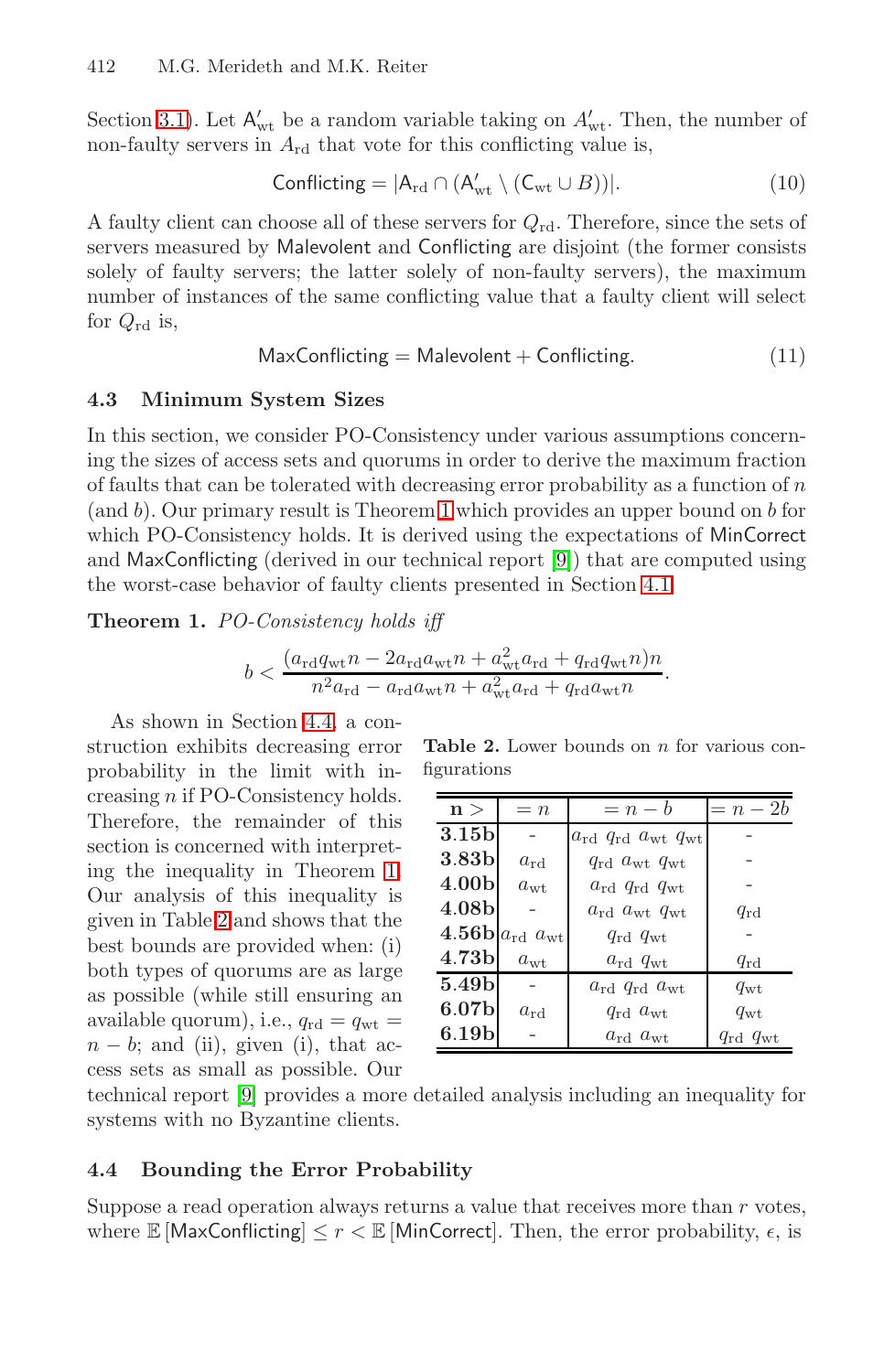$$
\epsilon = \Pr(\text{MaxConflicing} > r \lor \text{MinCorrect} \le r). \tag{12}
$$

Theorem 2 states that if  $r$  is chosen so that

$$
\mathbb{E} [\text{MinCorrect}] - r = \theta(n) \text{ and}
$$
  

$$
r - \mathbb{E} [\text{MaxConficting}] = \theta(n)
$$
 (13)

<span id="page-10-0"></span>then  $\epsilon$  decreases as a function of n, assuming that the ratio of each of b,  $a_{rd}$ ,  $q_{\rm rd}$ ,  $a_{\rm wt}$ , and  $q_{\rm wt}$  to n remains constant. For example, r can be set equal to  $(E[\text{MaxConfig}] + E[\text{MinCorrect}])/2.$ 

**Theorem 2.** *Let* MinCorrect*,* MaxConflicting*, and* <sup>r</sup> *be defined as above (so PO-Consistency holds) and let the ratio of each of* b*,* ard*,* qrd*,* awt*, and* qwt *to* n *be fixed. Then,*

$$
\epsilon = 2/e^{\Omega(n)} + 2/e^{\Omega(n)}.
$$

## **5 Access-Restriction Protocol**

Our analysis in the previous sections assumes that all access sets are chosen uniformly at random by all clients—even faulty clie[nts](#page-15-0). Therefore, here we present an access-restriction protocol that is used to enforce this. Recall from Section 3.1 that the need for read access sets to be selected uniformly at random is motivated by repair. As such, protocols that do not involve repair may not require this access-restriction protocol for read operations.

Our protocol must balance conflicting constraints. First, a client may be forced to discard a randomly chosen access set—and choose another—because a given access set (of size less than b servers more than a quorum) might not contain an available quorum. However, in order to support protocols like  $Q/U$  [1] that use opaque quorum systems for single-round writes, we cannot require additional rounds of communication for each operation. This precludes, for example, a protocol in which the servers collectively choose an access set at random and assign it to the client for every operation. As such, a client must be able to choose from multiple access sets without involving the servers for each. Yet, a faulty client should be prevented from discarding access sets in order to choose the one that has the highest probability of causing an error given the current system state. In addition, we should ensure that a faulty client does not benefit from waiting for the system state to change in order to use a previously chosen access set that becomes more advantageous as a result of the change.

In our protocol, the client obtains one or more random values, each called a Verifiable Random Value (VRV), with the participation of non-faulty servers. Each VRV determines a unique, verifiable, ordered sequence of random access sets that the client can use; the client has no control over the sequence. To deter a client from discarding earlier access sets in the sequence for potentially more favorable access sets later in the sequence, the protocol imposes an exponentially increasing cost (in terms of computation) for the ability to use later access sets.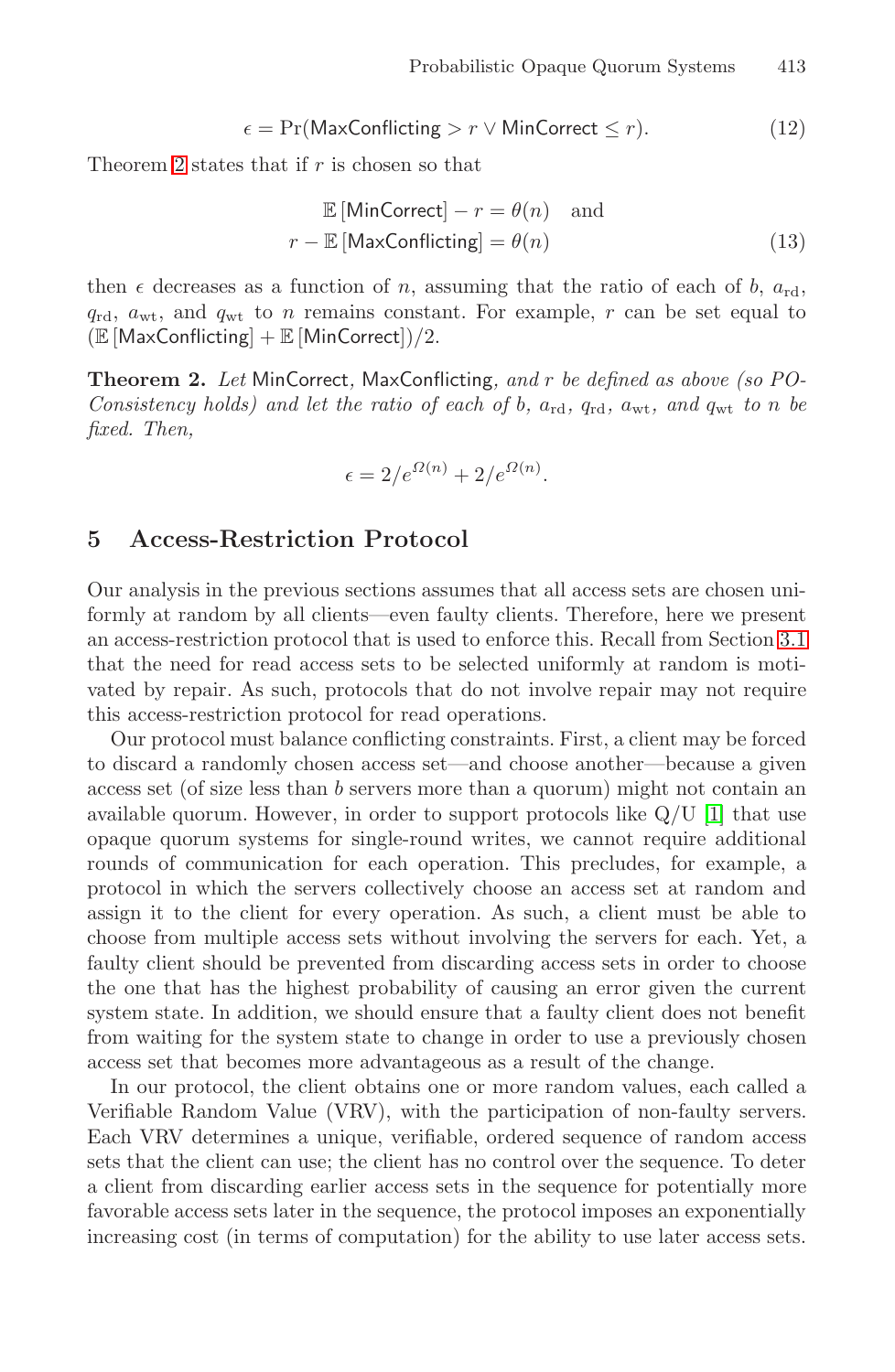The cost is implemented as a *client puzzle* [17]. We couple this with a facility for the propagation of the correct value in the background so that any advantages for a faulty client in the current system state are reduced if the client chooses to delay performing the operation while it explores later access sets. Finally, to deter a client from waiting for the system state to change, we tie the validity of a VRV (and its sequence of access sets) to the state of the system so that as execution proceeds, any unused access sets become invalid.

#### **5.1 Obtaining a VRV**

In order to get an access set, the client first must obtain a VRV from the servers. Servers implement a metering policy, in which each server responds to a request for a VRV only after a delay. The delay varies, such that it increases exponentially with the rate at which the client has requested VRVs during some recent interval of time—i.e., a client that has not requested a VRV recently will receive a VRV with little or no delay, whereas a client that has recently requested many VRVs will receive a VRV after a (potentially significant) delay. To offload work from servers to clients (e.g., for scalability), the servers can make it relatively more expensive (in terms of time) to ask for and receive a new VRV than to compute a given number of access sets (potentially for multiple operations) from a single VRV, using the mechanisms described below.

The VRV is characterized by the following properties:

- **–** It can be created only with the consent of non-faulty servers;
- **–** Its validity is tied to the state of the system, in the sense that as the system state evolves (possibly merely through the passage of time), eventually the VRV is invalidated;
- **–** While it is valid, any non-faulty server can verify its validity and so will accept it.

The VRV must be created with the consent of non-faulty servers because otherwise faulty servers might collude to issue multiple VRVs to a faulty client with no delay. Therefore, l, the number of servers required for the issuance of a VRV, must be at least  $b + 1$ . However, of the non-faulty servers in the system, only those among the (at least  $l-b$ ) used to issue a VRV will impose additional delay before issuing an additional VRV. Therefore, to minimize the time to get an additional VRV, a faulty client avoids involving servers that have issued VRVs recently. This strategy maximizes the number of VRVs to which the non-faulty server contributing to the fewest VRVs has contributed. Thus, once k VRVs have been issued, all  $n - b$  non-faulty servers have contributed to the issuance of at least  $\lfloor k(l-b)/(n-b) \rfloor$  of these k. Since all non-faulty servers have contributed to at least this many VRVs, and the delay is exponential in this number, the time  $T(k)$  required for a client to obtain k VRVs is:

$$
T(k) = \Omega \left( \exp \left[ \frac{k(l-b)}{n-b} \right] \right)
$$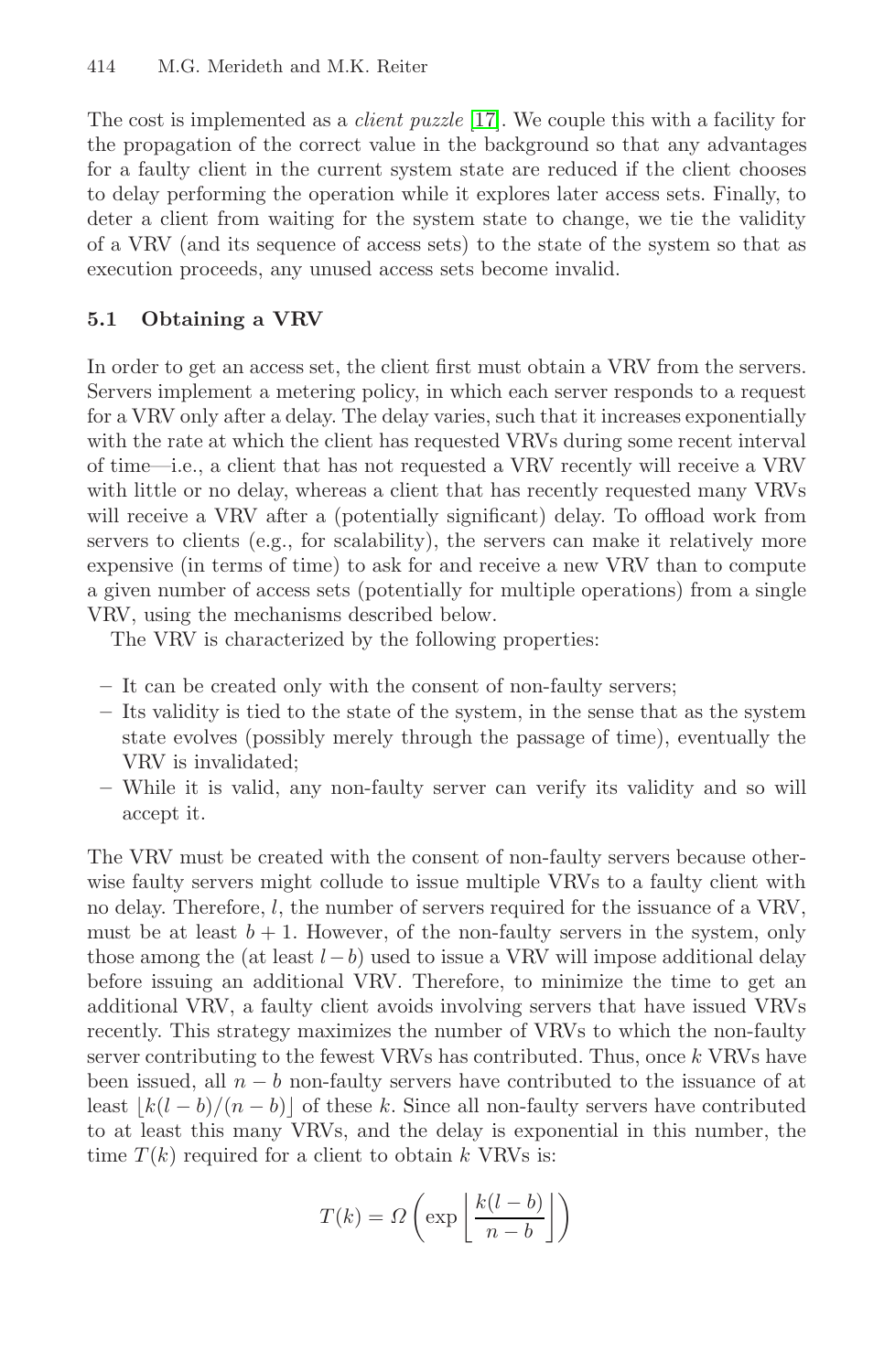In practice,  $T(k)$  for a client decays during periods in which that client does not request additional VRVs, so that a client that does not request VRVs for a period can obtain one with small delay.

The validity of the VRV (and it[s se](#page-16-7)quence of access sets) is tied to the state of the system so that as execution proceeds, any unused access sets become invalid. To implement this, the repli[catio](#page-16-8)n protocol may provide some piece of data that varies with the state of the system—the *Object History Set* in  $Q/U$  [1] is an example of this—with which the servers can compute a VRV, but, in the absence of a suitable value from the protocol, the VRV can include a timestamp (assuming that the non-faulty servers have roughly synchronized clocks). The VRV consists of this value together with a digital signature created using a  $(l, n)$ -threshold signature scheme (e.g., [18]), i.e., so that any set of l servers can together create the signature, but smaller sets of servers cannot. The signature scheme must be *strongly unforgeable* [19], meaning that an adversary, given a VRV, is not able to find other valid VRVs. This is necessary because otherwise a faulty client would be able to generate variations of a valid VRV until finding one from which to select an access set that causes an error (see below).

# **5.2 Choosing an Access Set**

As motivated above: (i) the VRV determines a sequence of valid access sets; and (ii) a client puzzle must make it exponentially harder to use later access sets in the sequence than earlier ones. In addition, it is desirable for our protocol to satisfy the following requirements:

- **–** Each VRV must determine only a single valid sequence of access sets. This is to prevent a faulty client from choosing a preferred sequence.
- **–** The puzzle solutions must be easy to verify, so that verification costs do not limit the scalability of the system in ter[ms](#page-16-9) of the number of requests.
- **–** There must be a solution to each puzzle. Otherwise a non-faulty client might be unable to use any access set.
- **–** No server can know the solution to the puzzle beforehand due to the Byzantine fault model. Otherwise, a fa[ult](#page-15-6)y client could avoid the exponential work by asking a faulty server for the solution.

In our protocol, the seque[nce](#page-16-10) of access sets is determined as follows. Let  $v$  be a VRV, let **g** be a hash function modeled as a ra[ndo](#page-16-10)m oracle [20], and let **access set** be a deterministic operation that, given a seed value, selects an access set of the specified size from the set of all access sets of that size in a uniform fashion. Let the first seed,  $s_1$ , be  $\mathbf{g}(v)$ , and the *i*'th seed,  $s_i$ , be  $\mathbf{g}(s_{i-1})$ . Then the i'th access set is  $\textbf{access}.\textbf{set}(s_i)$ . Our technical report [9] contains an example specification of **access set**.

In order to use the *i*'th access set, the client must solve a puzzle of suitable difficulty. This puzzle must be non-interactive [21] to avoid additional rounds of communication. There are many suitable candidate puzzle functions [21].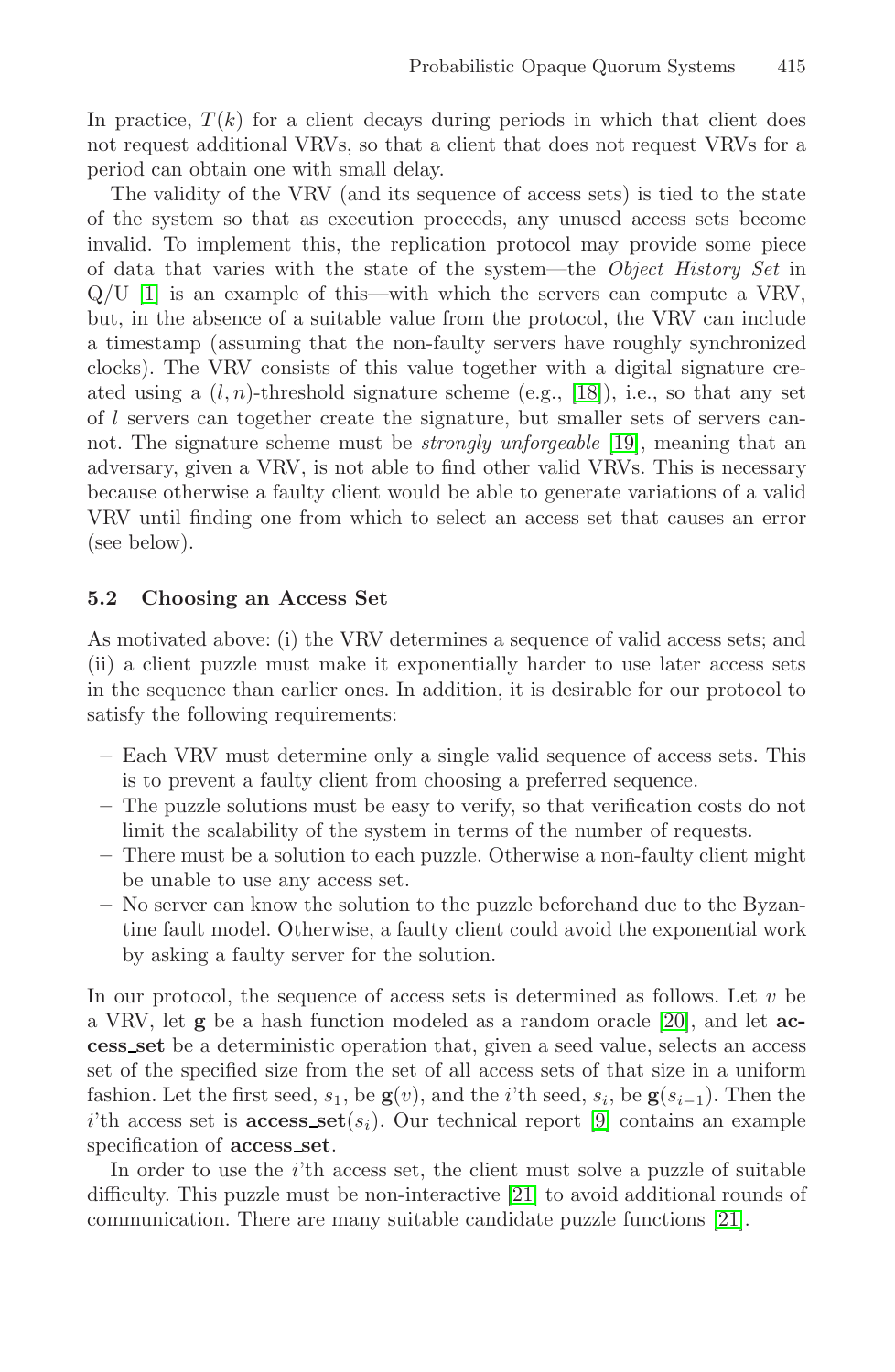#### **5.3 Server Verification**

Upon receiving a write request for the *i*'th access set, each non-faulty server in the chosen access set must verify that it is a [mem](#page-3-0)ber of the access set; for a repair request it must verify that the relevant votes are from servers in the acc[es](#page-13-0)s set of the read operation that gave rise to the repair. In addition, in either case, before accepting the value, each server must verify that the VRV is valid, that the access set corresponds to the *i*'th access set of the sequence, and that the client has provided a valid solution to a puzzle of the appropriate difficulty level to use the *i*'th access set.

While the client can obtain additional access sets from the VRV, each access set used is treated as a different operation by servers as stated in Section 3.1; e.g., a write operation using one access set, and then using another access set, is treated as two different writes, $3$  so that a faulty client cannot "[accu](#page-16-11)mulate" more than  $a_{\rm wt}$  servers for its operation through the use of multiple write access sets.

#### **5.4 Background Propagation**

<span id="page-13-1"></span>As described above, servers work to propagate the values of established writes to each other in the background. Our main contribution in this area is our analysis of the threshold number of servers that must propagate a value for it to be accepted by another server. While related Byzantine diffusion protocols (e.g., [22]) use the number  $b+1$ , we require a larger number because opaque quorum systems allow that some non-faulty servers may accept conflicting values. We assume an appropriate propagation algorithm (e.g., a variant of an epidemic algorithm [23] such as [22]). At a high level, a non-faulty server has two responsibilities. First, having accepted a write value and returned a response to the client, it periodically informs other servers that it has accepted the value. Second, if it has not yet accepted a value upon learning that a threshold number, p, of servers have accepted the value, it accepts the value. Faulty servers are all assumed to have access to any conflicting value directly without propagation, so we assume no additional [co](#page-13-1)nstraints on their behavior.

**Lemma 1.** *Let*  $n < 2q_{wt} - 2b$  *and*  $p = n - q_{wt} + b + 1$ *. Then an established value will be accepted and propagated by at least* p *non-faulty servers, and no conflicting value can be propagated by* p *servers (faulty or non-faulty).*

For example, if  $q_{wt} = n - b$  and  $n > 4b$  we set  $p = 2b + 1$ . Since the established value will be accepted by at least  $p$  non-faulty servers, it will propagate. No conflicting value will propagate.

<span id="page-13-0"></span>If the conditions of Lemma 1 do not hold, we must allow for some probability of error during propagation. We set  $p$  so that it is between the expectations of the minimum number of non-faulty servers that accept an established write (PCorrect), and the maximum number of servers that propagate a conflicting value (PConflicting).

<sup>3</sup> Typically, a Byzantine-fault-tolerant write protocol must already be resilient to partial writes, which is how these writes using different access sets might appear to the service.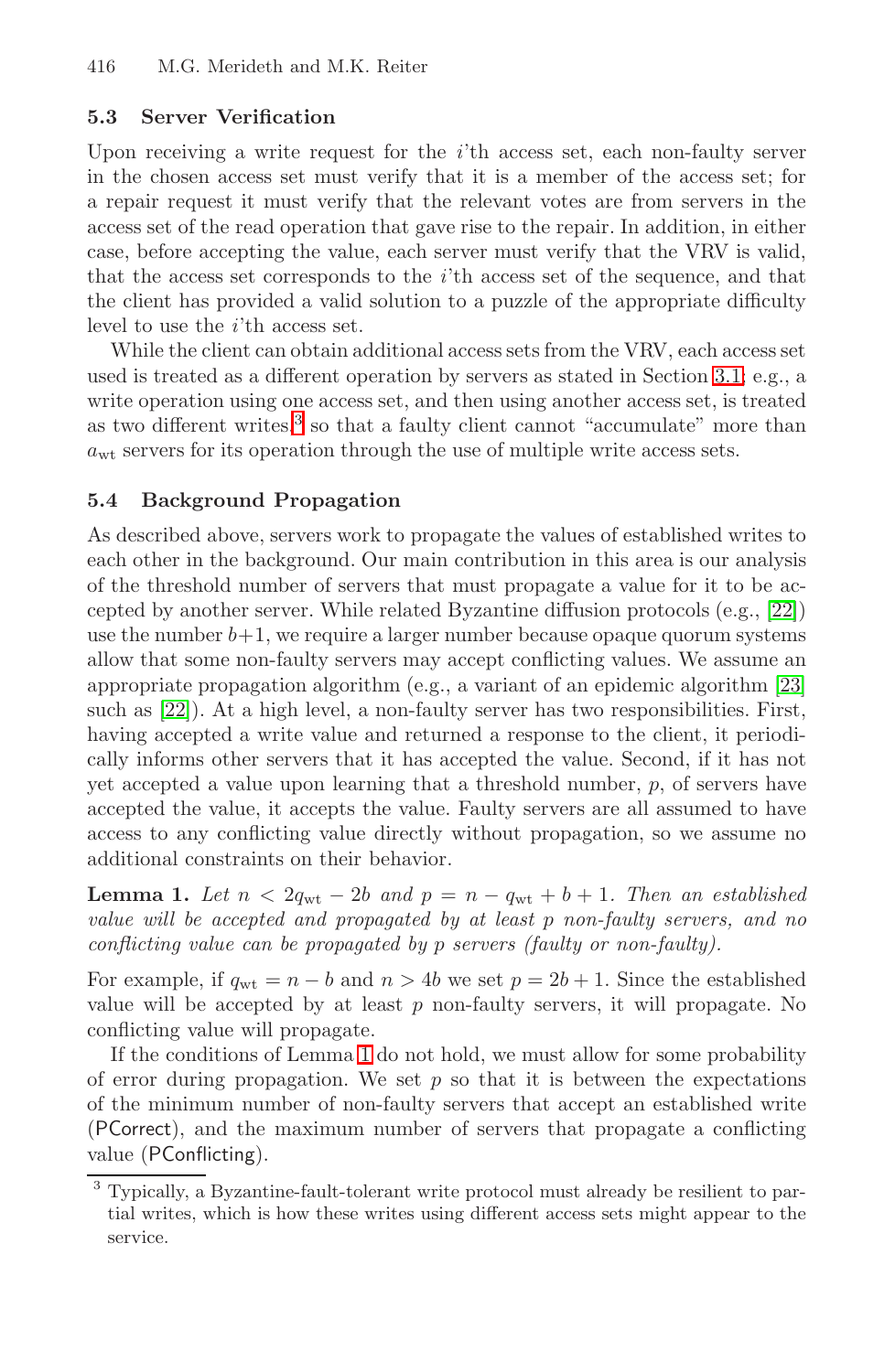**Lemma 2.** *PO-Consi[ste](#page-5-0)ncy*  $\Rightarrow$   $\mathbb{E}$  [PCorrect]  $>$   $\mathbb{E}$  [PConflicting].

Lemma 2 [sh](#page-10-0)ows that we can set  $p$  as described for any system in which PO-Consistency holds.

# **6 Evaluation**

In this section, we analyze error probabilities for concrete system sizes. In addition to validating our results from Section 4, this shows that an access restriction protocol like that of Section 5 can provide significant advantages in terms of worst-case error probabilities.



**Fig. 2.** Number of servers required to achieve given calcula[te](#page-10-0)d worst-case error probability

Figure 2 plots the total number of nodes required to achieve a given calculated error probability for two configurations that tolerate faulty clients where  $q_{\rm wt} = q_{\rm rd} = n - b$ : the *restricted* configuration  $(a_{\rm rd} = q_{\rm rd}, a_{\rm wt} = q_{\rm wt})$  and the *unrestricted* configuration ( $a_{\text{rd}} = n$ ,  $a_{\text{wt}} = n$ ). Since [th](#page-15-6)e unrestricted configuration (Figure 2(b)) does not require the access-restriction protocol of Section 5, yet yields better maximum ratios of  $b$  to  $n$  than the other configurations listed in Table 2 in which  $q_{\rm wt} = a_{\rm wt} - b$  or  $q_{\rm rd} = a_{\rm rd} - b$  from Section 4.3, we do not evaluate the error probabilities for those configurations here. In all cases, the error probabilities are worst-case in that they reflect the situation in which all b nodes are in fact faulty. For each configuration, we provide plots for different ratios of n to b, ranging from the maximum b for a given configuration, to  $n = 5b + 1$ , as a comparison with strict opaque quorum systems. Our technical report [9] provides details of our calculations, as well as calculations for additional configurations.

In the figure, we see that to decrease the worst-case error probability, we can either keep the same function of b in terms of n while increasing n, or hold n fixed while decreasing the number of faults the system can tolerate. In addition, we see that configurations that tolerate a larger b also provide better error probabilities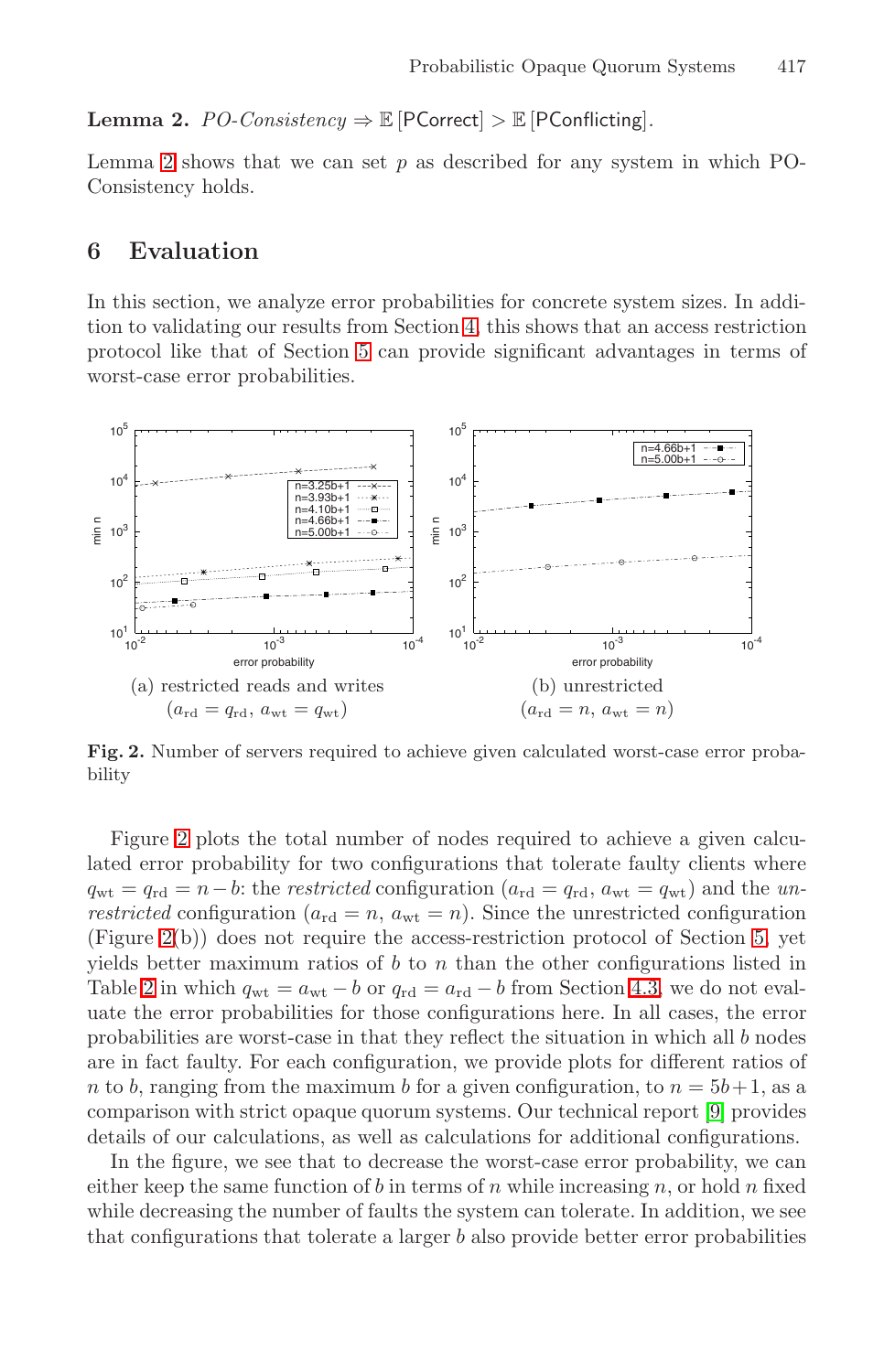for a given b. Overall, we find that our constructions can tolerate significantly more than  $b = n/5$  faulty servers, while providing error probabilities in the range of  $10^{-2}$  to  $10^{-4}$  for systems with fewer than 50 servers to hundreds of servers. Coupled with the dissemination of correct values between servers (off the critical path), as described in Section 5.4, the error probability decreases between writes.

# **7 Conclusion**

First, have presented probabilistic opaque quorum systems (POQS), a new type of opaque quorum system that we have shown can tolerate up to  $n/3.15$  Byzantine servers (compared with  $n/5$  Byzantine servers for strict opaque quorum systems) with high probability, while preserving the properties that make opaque quorums useful for optimistic Byzantine-fault-tolerant service protocols. Second, we have presented an optional, novel access-restriction protocol for POQS that provides the ability for servers to constrain clients so that they use randomly selected access sets for operations. With POQS, we expect to create probabilistic optimistic Byzantine fault-tolerant service protocols that tolerate substantially more faults than current optimistic protocols. While strict opaque quorums systems may be more appropriate for smaller systems that require no chance of error, a POQS can provide increased fault tolerance for a given number of nodes, with a worst-case error probability that is bounded and that decreases as the system scales.

<span id="page-15-2"></span><span id="page-15-1"></span><span id="page-15-0"></span>**Acknowledgments.** This work was partially supported by NSF grant CCF-0424422.

### <span id="page-15-5"></span><span id="page-15-4"></span><span id="page-15-3"></span>**References**

- 1. Abd-El-Malek, M., Ganger, G.R., Goodson, G.R., Reiter, M.K., Wylie, J.J.: Faultscalable Byzantine fault-tolerant services. In: Symposium on Operating Systems Principles (October 2005)
- 2. Schneider, F.B.: Implementing fault-tolerant services using the state machine approach: a tutorial. ACM Computing Surveys 22(4), 299–319 (1990)
- 3. Martin, J.P., Alvisi, L.: Fast Byzantine consensus. IEEE Transactions on Dependable and Secure Computing 3(3), 202–215 (2006)
- <span id="page-15-6"></span>4. Malkhi, D., Reiter, M.: Byzantine quorum systems. Distributed Computing 11(4), 203–213 (1998)
- 5. Castro, M., Liskov, B.: Practical Byzantine fault tolerance and proactive recovery. ACM Transactions on Computer Systems 20(4), 398–461 (2002)
- 6. Malkhi, D., Reiter, M.K., Wool, A., Wright, R.N.: Probabilistic quorum systems. Information and Computation  $170(2)$ ,  $184-206$   $(2001)$
- 7. Bazzi, R.A.: Access cost for asynchronous Byzantine quorum systems. Distributed Computing 14(1), 41–48 (2001)
- 8. McDiarmid, C.: Concentration for independent permutations. Combinatorics, Probability and Computing 11(2), 163–178 (2002)
- 9. Merideth, M.G., Reiter, M.K.: Probabilistic opaque quorum systems. Technical Report CMU-CS-07-117, CMU School of Computer Science (March 2007)